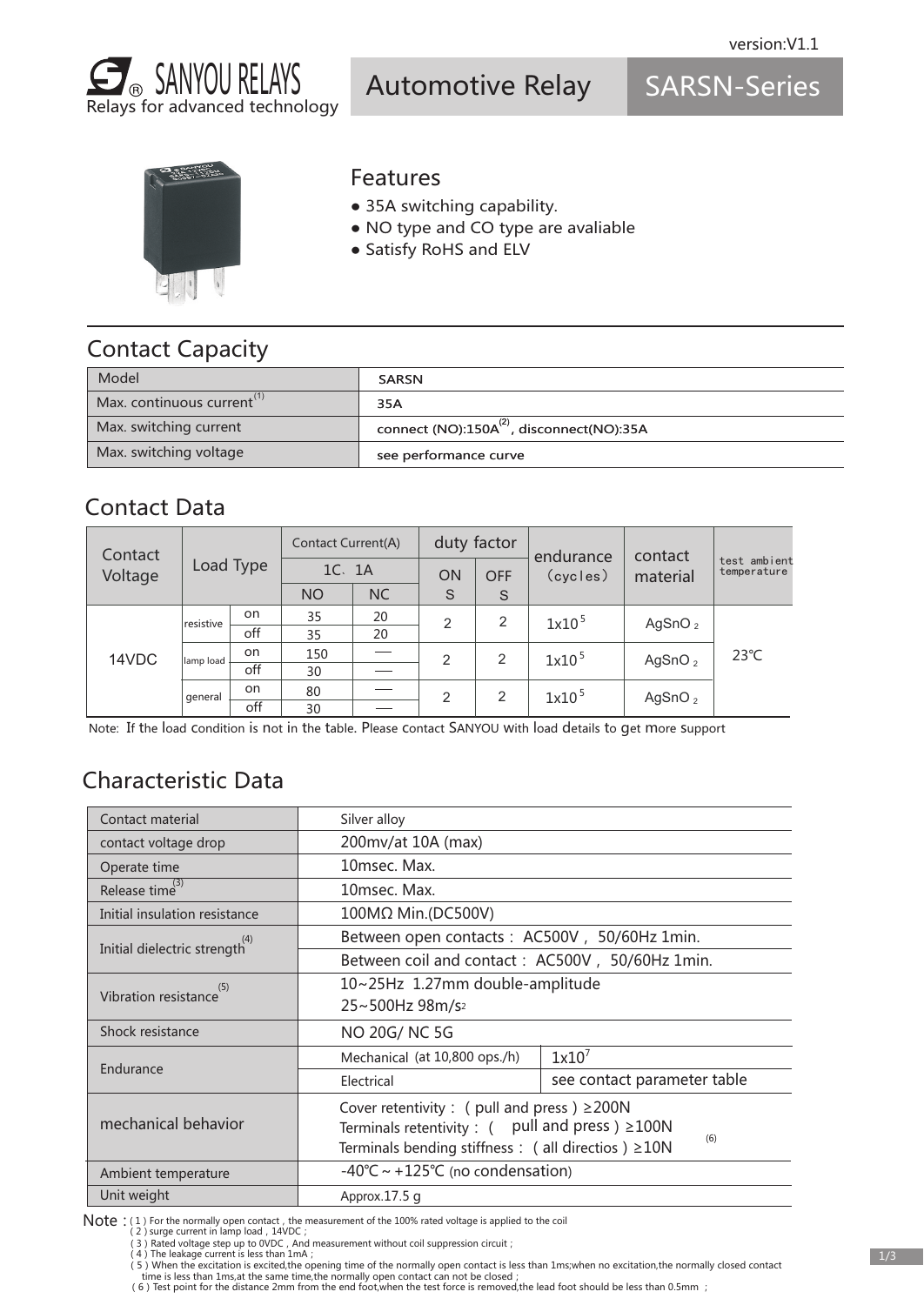#### Coil Data (at 20℃)

| Nominal<br>voltage<br>(VDC) | Nominal<br>current<br>$\pm 10\%$ (mA) | Coil<br>$\pm 10\%$ $(\Omega)$ | Parallel<br>$(\Omega)$ | Equivalent Pick-up<br>operating resistance resistance resistance<br>$(\Omega)$ | voltage<br>(VDC) | $Drop-out$<br>voltage<br>(Min.) | Max.<br>Allowable<br>voltage<br>(VDC) | Nominal<br>operating<br>power<br>(W) |
|-----------------------------|---------------------------------------|-------------------------------|------------------------|--------------------------------------------------------------------------------|------------------|---------------------------------|---------------------------------------|--------------------------------------|
| 12                          | 100                                   | 120                           |                        |                                                                                | $\leq 7.2$       | $\geq 1.2$                      | 15.6                                  | 1.2                                  |
| 12                          | 100                                   | 120                           | 680                    | 105.4                                                                          | $\leq 7.2$       | $\geq 1.2$                      | 15.6                                  | 1.4                                  |

### Ordering Information

|                | Nomenclature |  |    |              |   |                           |          |                                                                                                          |
|----------------|--------------|--|----|--------------|---|---------------------------|----------|----------------------------------------------------------------------------------------------------------|
| <b>SARSN-S</b> |              |  | 12 | $\mathsf{D}$ | M |                           | $R + XX$ |                                                                                                          |
|                |              |  |    |              |   |                           |          | Special Parameter: Nil-Standard type,<br>Letter or number-Special requirement                            |
|                |              |  |    |              |   |                           |          | Accessory Form: Nil-Without accessory With resistor, D-With<br>diode, DC-With diodes(see wiring diagram) |
|                |              |  |    |              |   |                           |          | Contact Form: Nil-Form C, M-Form A                                                                       |
|                |              |  |    |              |   |                           |          | Coil Power: D-1.2W/1.4W                                                                                  |
|                |              |  |    |              |   |                           |          | Coil Voltage (VDC) : 12                                                                                  |
|                |              |  |    |              |   | Number of Poles: 1-1 Pole |          |                                                                                                          |
|                |              |  |    |              |   |                           |          | <b>Protective Construction: Nil-Dust cover</b><br>S-Flux proofed<br>SH-Sealed type washable              |
|                |              |  |    |              |   |                           |          | <b>Type Designation: SARSN</b>                                                                           |

# Outline Dimensions, Wiring Diagram (unit: mm)